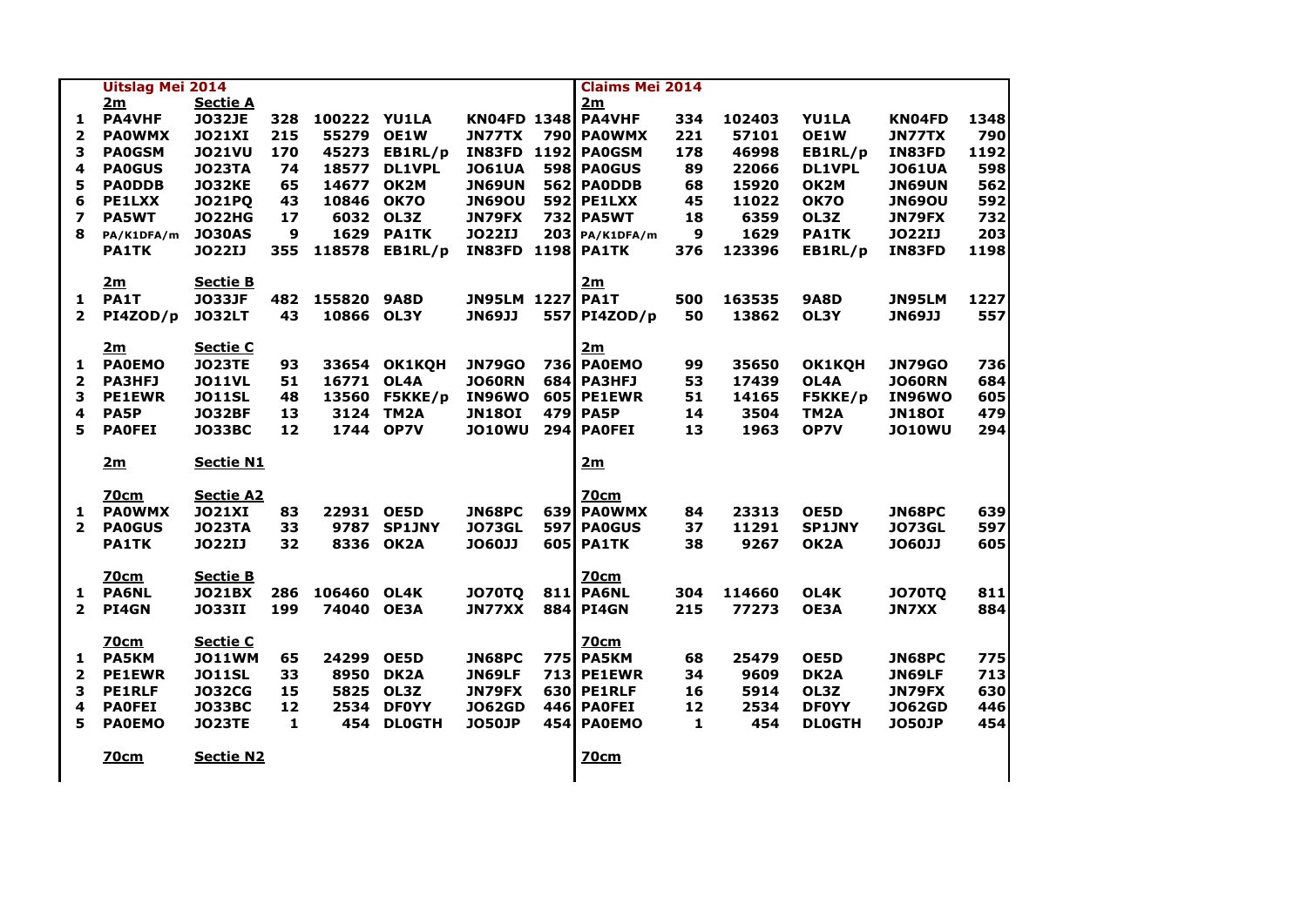|                         | 23cm          | <b>Sectie B3</b> |                         |       |                        |               |           | <b>23cm</b>       |                         |       |                 |               |     |
|-------------------------|---------------|------------------|-------------------------|-------|------------------------|---------------|-----------|-------------------|-------------------------|-------|-----------------|---------------|-----|
| 1.                      | <b>PA6NL</b>  | <b>JO21BX</b>    | 114                     | 39556 | <b>OK1MAC</b>          | <b>JN79IO</b> |           | <b>789 PA6NL</b>  | 122                     | 43339 | OL4K            | <b>JO70TQ</b> | 811 |
| 2                       | <b>PI4GN</b>  | <b>JO33II</b>    | 72                      | 23297 | OL3Z                   | <b>JN79FX</b> |           | 653 PI4GN         | 81                      | 27474 | <b>OK1MAC</b>   | <b>JN79IO</b> | 693 |
| 3                       | PI4Z          | <b>JO11WM</b>    | 36                      | 11829 | OL3Z                   | <b>JN79FX</b> |           | 764 PI4Z          | 36                      | 11829 | <b>OK1MAC</b>   | <b>JN79IO</b> | 794 |
| 4                       | <b>PE1MMP</b> | <b>JO21VT</b>    | 27                      | 4215  | <b>DL8FL</b>           | <b>JN48XS</b> |           | 450 PE1MMP        | 45                      | 4215  | <b>DL8FL</b>    | <b>JN48XS</b> | 450 |
|                         | 23cm          | <b>Sectie D</b>  |                         |       |                        |               |           | <b>23cm</b>       |                         |       |                 |               |     |
| $\mathbf{1}$            | <b>PAOS</b>   | <b>JO21FW</b>    | 35                      | 11139 | OL3Z                   | <b>JN79FX</b> |           | <b>733 PA0S</b>   | 36                      | 11721 | OL3Z            | JN79FX        | 733 |
| $\mathbf{2}$            | <b>PAOBAT</b> | <b>JO31FX</b>    | 33                      | 8586  | <b>OE5VRL/5 JN78DK</b> |               |           | 682 PA0BAT        | 36                      | 10292 | OE5VRL/5        | JN78DK        | 682 |
| 3                       | <b>PAOWMX</b> | <b>JO21XI</b>    | 18                      | 6504  | <b>OE5VRL/5 JN78DK</b> |               |           | 679 PA0WMX        | 18                      | 6504  | OE5VRL/5 JN78DK |               | 679 |
| 4                       | <b>PE1EWR</b> | <b>JO11SL</b>    | 21                      | 4388  | <b>DLOGTH</b>          | <b>JO50JP</b> |           | <b>515 PE1EWR</b> | 21                      | 4388  | <b>DLOGTH</b>   | <b>JO50JP</b> | 515 |
| 5                       | <b>PA3AWJ</b> | <b>JO21GW</b>    | 13                      | 3642  | OL3Z                   | <b>JN79FX</b> |           | <b>728 PA3AWJ</b> | 13                      | 3642  | OL3Z            | JN79FX        | 728 |
| 6                       | <b>PAOFEI</b> | <b>JO33BC</b>    | 3                       | 268   | <b>PA6NL</b>           | <b>JO21BX</b> |           | 185 PAOFEI        | 3                       | 268   | <b>PA6NL</b>    | <b>JO21BX</b> | 185 |
| $\overline{\mathbf{z}}$ | <b>PA2DRV</b> | <b>JO21HW</b>    | 1                       | 35    | <b>PA6NL</b>           | <b>JO21BX</b> |           | 35 PA2DRV         | 1                       | 35    | <b>PA6NL</b>    | <b>JO21BX</b> | 35  |
|                         | <u>13cm</u>   | <b>Sectie B3</b> |                         |       |                        |               |           | 13cm              |                         |       |                 |               |     |
| 1.                      | <b>PA6NL</b>  | <b>JO21BX</b>    | 46                      | 13615 | <b>DG6QF</b>           | <b>JO61OC</b> |           | <b>636 PA6NL</b>  | 47                      | 14214 | <b>DG6QF</b>    | <b>JO61OC</b> | 636 |
| $\mathbf{2}$            | <b>PI4GN</b>  | <b>JO33II</b>    | 30                      | 9000  | G4CBW                  | <b>IO83UB</b> |           | 600 PI4GN         | 31                      | 9300  | G4CBW           | <b>IO83UB</b> | 600 |
| 3                       | PI4Z          | <b>JO11WM</b>    | 15                      | 3453  | <b>DLOGTH</b>          | <b>JO50JP</b> |           | 493 PI4Z          | 16                      | 3683  | <b>DLOGTH</b>   | <b>JO50JP</b> | 493 |
| 4                       | <b>PE1MMP</b> | <b>JO21VT</b>    | 16                      | 2703  | G4KIY                  | <b>IO92WN</b> |           | 412 PE1MMP        | 16                      | 2703  | G4KIY           | <b>IO92WN</b> | 412 |
|                         | <u>13cm</u>   | <b>Sectie D</b>  |                         |       |                        |               |           | 13 <sub>cm</sub>  |                         |       |                 |               |     |
| 1                       | <b>PAOBAT</b> | <b>JO31FX</b>    | 19                      | 4416  | <b>OK1MAC</b>          | <b>JN79IO</b> | 637       | <b>PAOBAT</b>     | 19                      | 4416  | <b>OK1MAC</b>   | <b>JN79IO</b> | 637 |
| $\overline{2}$          | <b>PAOS</b>   | <b>JO21FW</b>    | 17                      | 4168  | <b>DFOYY</b>           | <b>JO62GD</b> |           | <b>553 PA0S</b>   | 17                      | 4168  | <b>DFOYY</b>    | <b>JO62GD</b> | 553 |
| 3                       | <b>PE1EWR</b> | <b>JO11SL</b>    | 7                       | 1220  | G8OHM                  | <b>IO92AJ</b> |           | <b>391 PE1EWR</b> | 8                       | 1520  | G8OHM           | <b>IO92AJ</b> | 391 |
| 4                       | <b>PA3AWJ</b> | <b>JO21GW</b>    | 4                       | 710   | PI4GN                  | <b>JO33II</b> |           | <b>215 PA3AWJ</b> | 4                       | 710   | PI4GN           | <b>JO33II</b> | 215 |
| 5                       | <b>PAOFEI</b> | <b>JO33BC</b>    | 1                       | 48    | PI4GN                  | <b>JO33II</b> |           | 48 PAOFEI         | 1                       | 48    | PI4GN           | <b>JO33II</b> | 48  |
| 6                       | <b>PA2DRV</b> | <b>JO21HW</b>    | 1                       | 35    | <b>PA6NL</b>           | <b>JO21BX</b> | <b>35</b> | <b>PA2DRV</b>     | 1                       | 35    | <b>PA6NL</b>    | <b>JO21BX</b> | 35  |
|                         | <u>9cm</u>    | <b>Sectie B3</b> |                         |       |                        |               |           | <u>9cm</u>        |                         |       |                 |               |     |
| 1                       | <b>PI4GN</b>  | <b>JO33II</b>    | 18                      |       | 5411 OK1YA             | <b>JN79IO</b> |           | 693 PI4GN         | 18                      | 5411  | <b>OK1YA</b>    | <b>JN79IO</b> | 693 |
| $\mathbf{2}$            | <b>PA6NL</b>  | <b>JO21BX</b>    | 10                      | 2396  | <b>DF9IC</b>           | <b>JN48IW</b> |           | <b>469 PA6NL</b>  | 12                      | 3167  | <b>DFOYY</b>    | <b>JO62GD</b> | 576 |
| 3                       | PI4Z          | <b>JO11WM</b>    | 8                       | 1654  | MOHNA/p                | <b>IO91RF</b> |           | 309 PI4Z          | 8                       | 1654  | MOHNA/p         | <b>IO91RF</b> | 309 |
|                         | <u>9cm</u>    | <b>Sectie D</b>  |                         |       |                        |               |           | 9cm               |                         |       |                 |               |     |
| $\mathbf{1}$            | <b>PAOBAT</b> | <b>JO31FX</b>    | 11                      |       | 1356 DF9IC             | <b>JN48IW</b> |           | <b>374 PA0BAT</b> | 11                      | 1356  | <b>DF9IC</b>    | <b>JN48IW</b> | 374 |
| 2 <sup>1</sup>          | <b>PA3AWJ</b> | <b>JO21GW</b>    | 5                       | 850   | <b>PI4GN</b>           | <b>JO33II</b> |           | <b>215 PA3AWJ</b> | 5                       | 850   | PI4GN           | <b>JO33II</b> | 215 |
|                         | <u>6cm</u>    | <b>Sectie B3</b> |                         |       |                        |               |           | <u>6cm</u>        |                         |       |                 |               |     |
| $\mathbf{1}$            | <b>PA6NL</b>  | <b>JO21BX</b>    | 11                      | 2053  | DG5FEB/p JO40PL        |               |           | <b>397 PA6NL</b>  | 12                      | 2323  | DG5FEB/p JO40PL |               | 397 |
| $\mathbf{2}$            | PI4Z          | <b>JO11WM</b>    | $\overline{\mathbf{z}}$ | 1151  | <b>DFOMU</b>           | <b>JO32PC</b> |           | 244 PI4Z          | $\overline{\mathbf{z}}$ | 1151  | <b>DFOMU</b>    | <b>JO32PC</b> | 244 |
|                         | <u>6cm</u>    | <b>Sectie D</b>  |                         |       |                        |               |           | <u>6cm</u>        |                         |       |                 |               |     |
| 1.                      | <b>PAOBAT</b> | <b>JO31FX</b>    | 9                       |       | 1024 DF0OL             | <b>JO30JF</b> |           | 196 PAOBAT        | 13                      | 1900  | M1CRO/p         | <b>JO01PU</b> | 355 |
| $\mathbf{2}$            | <b>PA3AWJ</b> | <b>JO21GW</b>    | 6                       | 1165  | DG5FEB/p JO40PL        |               |           | <b>369 PA3AWJ</b> | 6                       | 1165  | DG5FEB/p JO40PL |               | 369 |
| 3                       | <b>PA2DRV</b> | <b>JO21HW</b>    | 1                       | 35    | <b>PA6NL</b>           | <b>JO21BX</b> |           | 35 PA2DRV         | 1                       | 35    | <b>PA6NL</b>    | <b>JO21BX</b> | 35  |

| 811        | 693<br>794<br>450                            |  |
|------------|----------------------------------------------|--|
|            | 733<br>682<br>679<br>515<br>728<br>185<br>35 |  |
|            | 636<br>600<br>493<br>412                     |  |
| 637<br>391 | 553<br>215<br>48<br>35                       |  |
| 693<br>576 | 309                                          |  |
| 215        | 374                                          |  |
| 397        | 244                                          |  |
| 355<br>369 | 35                                           |  |